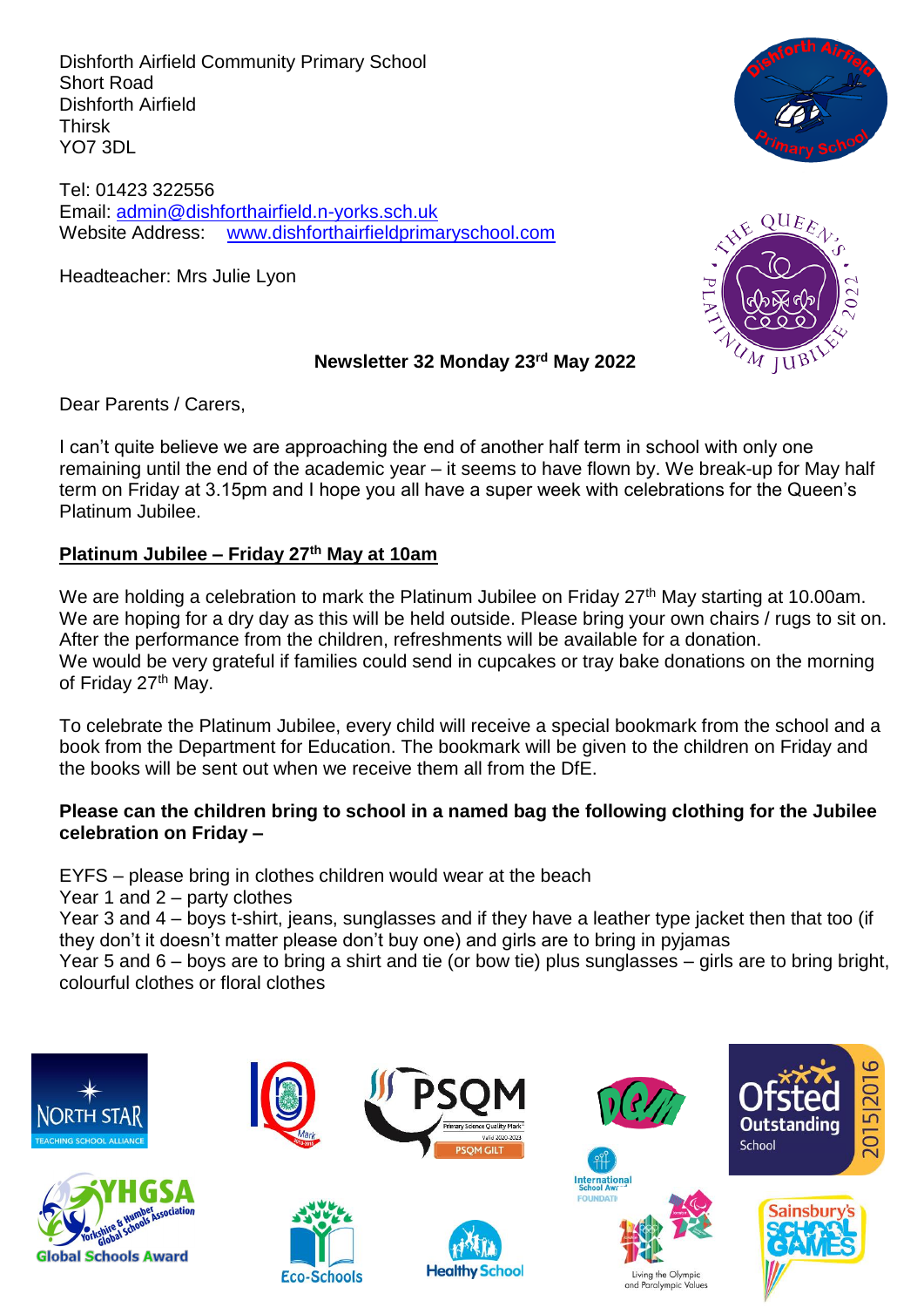## **Promotional School Dinner 27th May – A Royal Tea Party**

A selection of homemade sandwiches

Cheese Straws



Homemade Sausage Rolls

Vegetable Sticks

\*\*\*\*\*\*\*\*\*\*\*\*\*\*\*\*\*\*\*\*\*\*\*\*\*\*\*\*\*\*\*\*\*

Celebration Cupcake

#### **Class News:**

Every week the classes will share the highlights of what they have been learning about with our families:

**EYFS –** This week we have been reading 'There's a sea in my bedroom', we have been joining in with the story and making the sounds of the sea. We have thought about the descriptions of the sea and the shells and used these descriptive words to write our own sentences. In Maths this week we have been focussing on our counting and our recall of number bonds to 10.

**Year 1 and 2 –**. This week Year one and Two have begun an experiment to observe the effects of different conditions on how seeds grow. They have used their powers of deduction to decide on the best evidence to commemorate Grace Darling's heroic acts. They have also written a diary from their learning about the Lighthouse Keeper's lunch and begun to learn about the Queen's life and the Platinum Jubilee as well as practising some special moves for an upcoming event. Watch this space!

**Year 3 and 4 –** This week we have been converting analogue and digital time in mathematics. We have continued to research the 1970s and 1980s as part of our Platinum Jubilee presentation – looking at popular toys, food, fashion and topical events. In English we have written a diary entry as Charlie Bucket from Charlie and the Chocolate Factory focusing on events in chronological order.

**Year 5 and 6 –** This week we have been writing letters to our local council to try and persuade them not to build a housing estate on the school field. We have been writing a formal letter, thinking about the negative implications this would have on the children at school and the local area. The children have written a draft letter and have spent time editing their work.

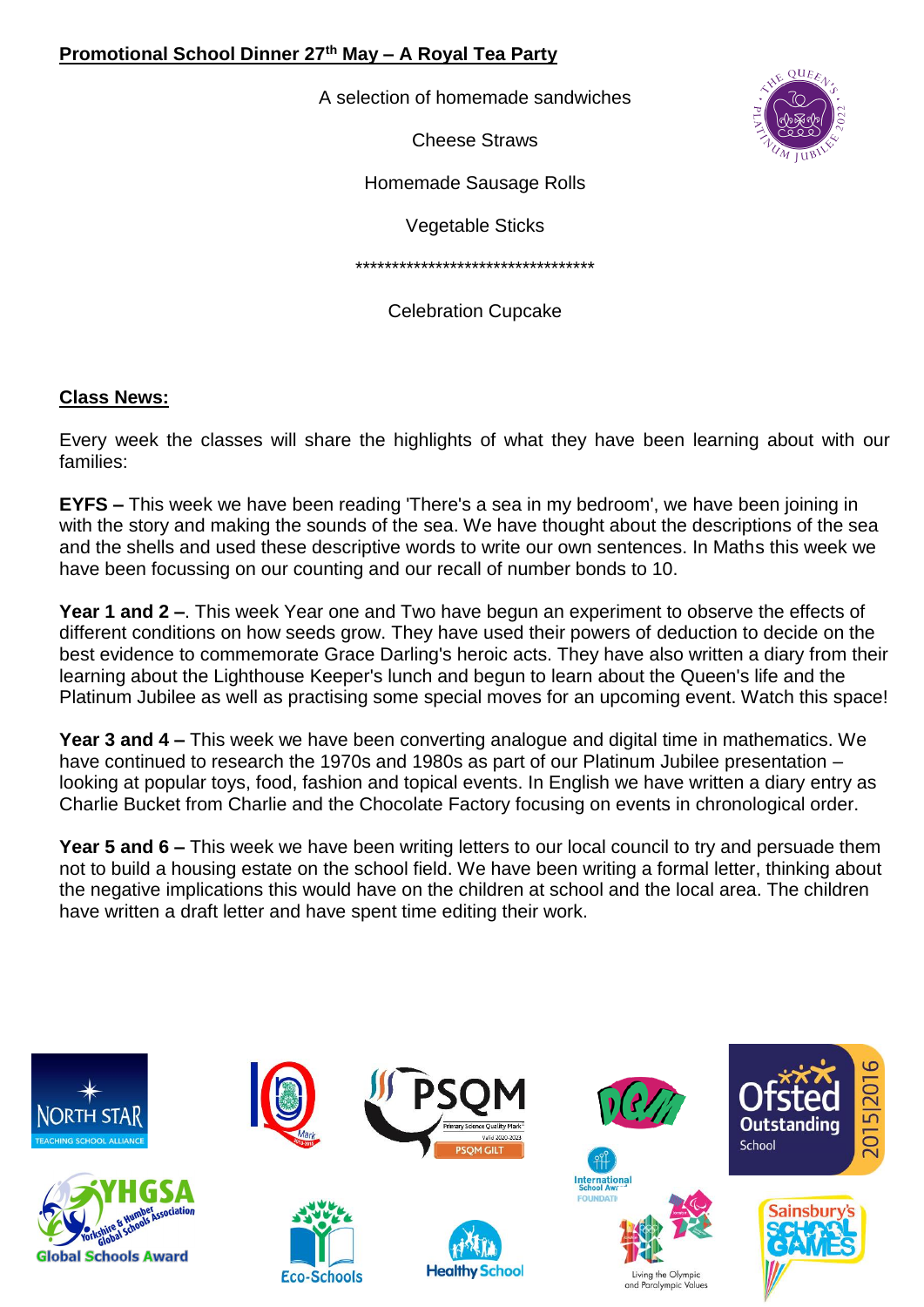## **Sun Cream**

Please can I ask parents to ensure the children have sun cream applied to them before they come to school in the morning when the forecast is due to be sunny and also please do send into school a bottle of sun cream labelled with your child's name on it so that they can apply it when necessary over the summer months – thank you.

#### **School Dinners June**

The price for dinner is £2.75 per meal (£13.75 per week). The cost for the month of June is £52.25. Please ensure your Parent Pay account is up to date.

#### **School Uniform**

A polite reminder that children need to wear school shoes as part of their uniform. In summer, girls can wear checked dresses – either blue or red. Again, school shoes are part of the summer uniform as opposed to sandals or flip flops. Children still need practical footwear for school that protects their feet, allows them to move about and climb on trim trails!

#### **Makaton sign of the week**

We have a growing number of children in school who are using Makaton to support their communication. During assemblies, we are continuing on developing some basic signs.

This week's sign is Biscuit.

Here is a link to the Makaton site.<https://wetalkmakaton.org/>



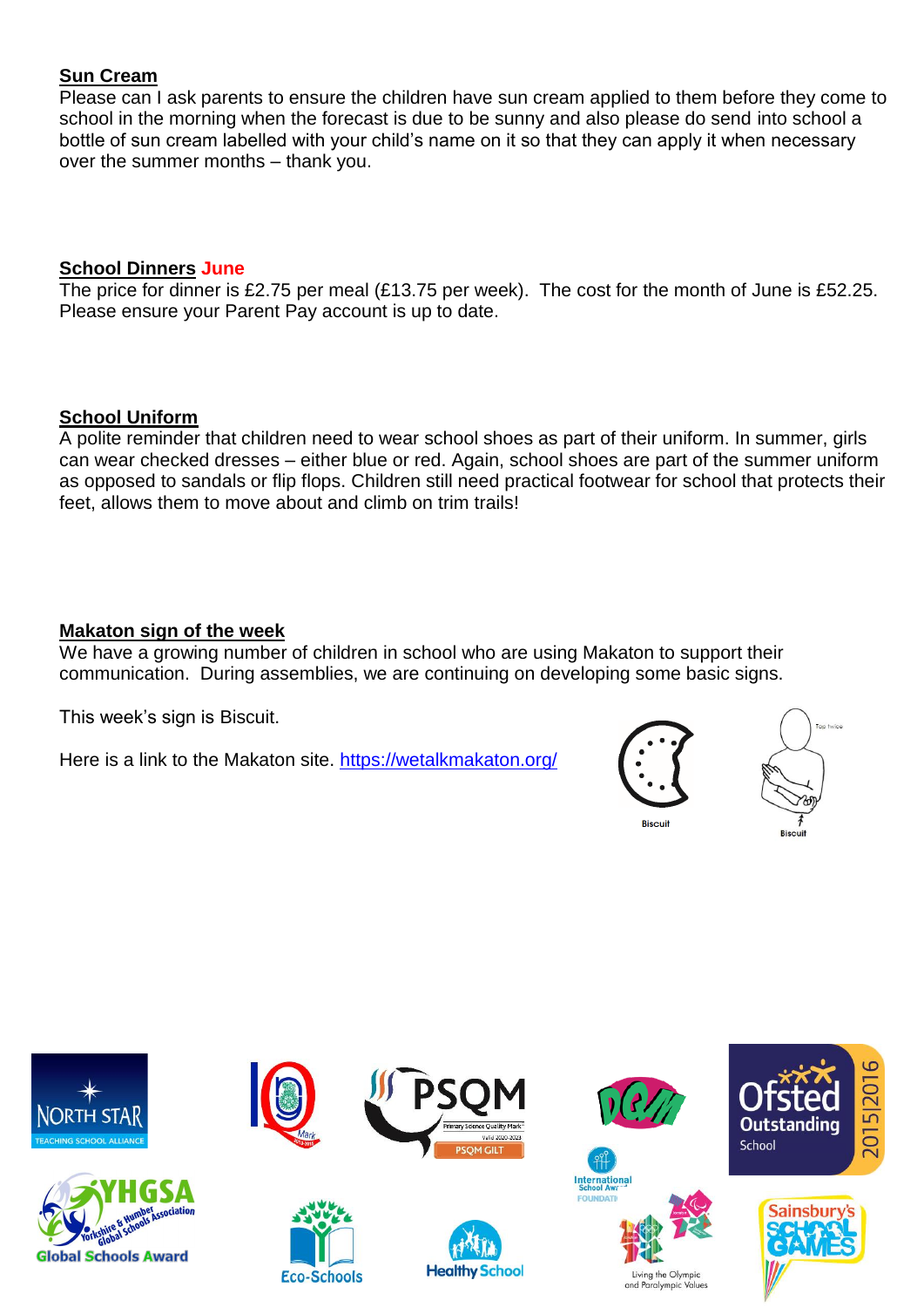## **AWARDS**

#### **Celebration Assembly**

On Friday, we have our Celebration Assembly. This week the following children were given our weekly awards;

#### **Celebration Cup**

This week the cup goes to a hard-working, kind and caring person. This person impresses us daily with their positive attitude towards their work and enjoys the challenges they face with their learning and, as a result, is making great progress across the curriculum.



This person is also a kind and thoughtful friend, a helpful member of our class and would do anything for anyone.

We are so pleased to have you as a member of our class and school.

Congratulations and well done to …

Caleb!



## **Ribbons**

**EYFS** – The ribbon this week goes to someone who is demonstrating independence in their writing. They have developed confidence in their ability to form their letters so they are now able to write sentences with very little support. Keep believing in yourself! Well done to Audrey!

**Year 1 / 2 –** This week the ribbon goes to all of Year 2 for their resilience, dedication and perseverance during the SATS this week. Well done Year 2! Zofia, Kiera, Seb, Florence, Lewis, Jermaine, Lucas, Sophie and Faith

**Year 3 / 4** – The ribbon this week goes to someone who has been busy practising their times tables at home. They have been reading a range of books which has led to a fantastic diary entry in English. Well done, Lexey!

**Year 5 / 6** – The ribbon this week goes to someone who has been working hard on their presentation and consistency with their handwriting. This person is taking care to form their letters correctly and is working towards achieving a pen licence. Well done to Holly I!

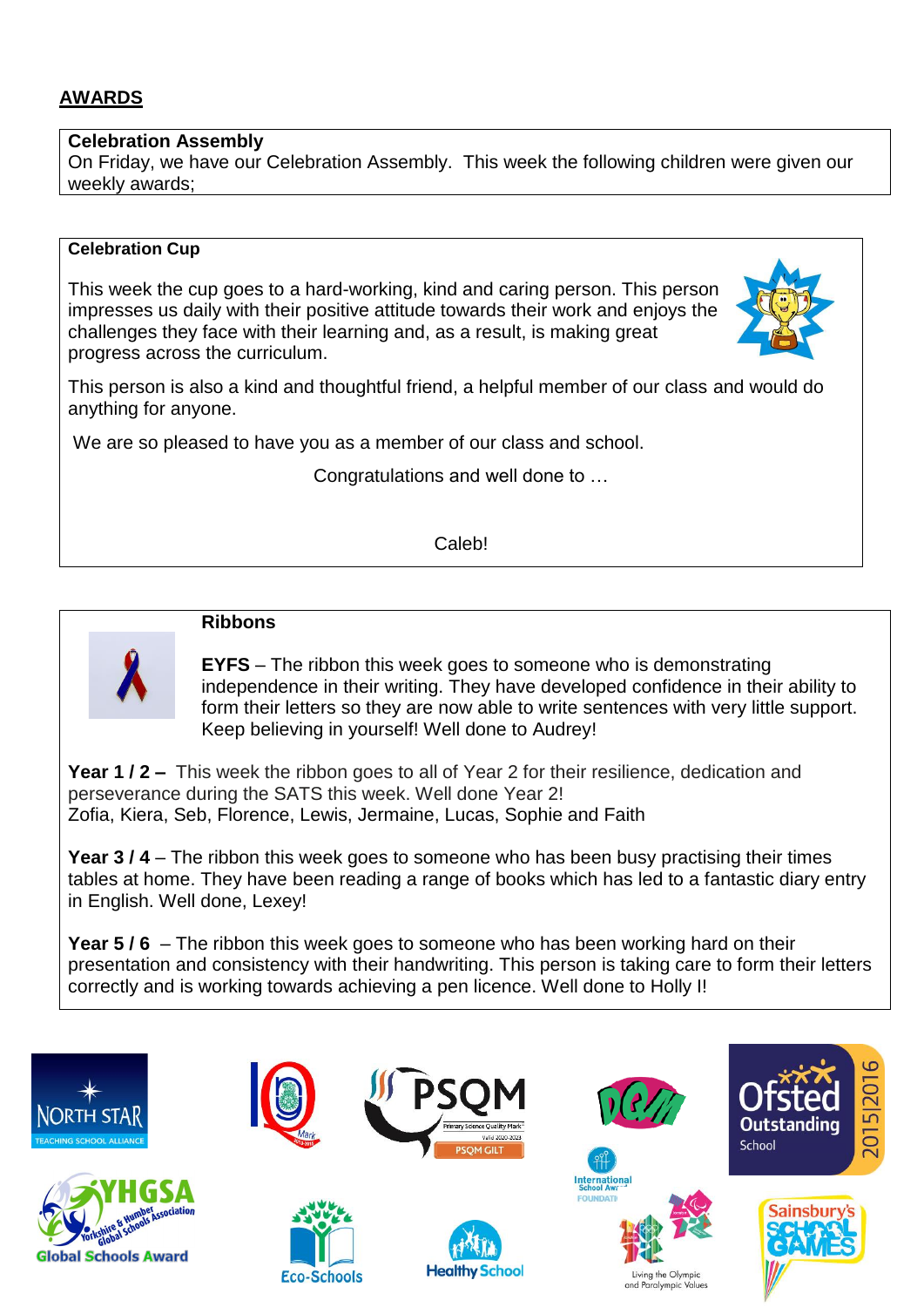### **Values in Action**

This week our Values award goes to someone who has demonstrated our school values of co-operation, responsibility, resilience and respect.

This person helps everyone and doesn't give up in class. He joins in with group activities and is a great dining hall helper giving out cups at lunchtime.

The values award goes to Devin who was nominated by Madie B, Kelsey, Evie, Bobby and Pippa.

Well done, Devin!

**Attendance** Good attendance at school is key to your child's progress.

| Week Commencing 16 <sup>th</sup> May 2022 |                 |          |                 |  |  |  |
|-------------------------------------------|-----------------|----------|-----------------|--|--|--|
| <b>Reception</b>                          | <b>Year 1/2</b> | Year 3/4 | <b>Year 5/6</b> |  |  |  |
| 96%                                       | 98%             | 97%      | 93%             |  |  |  |

Kind regards,

Mrs Julie Lyon Head Teacher